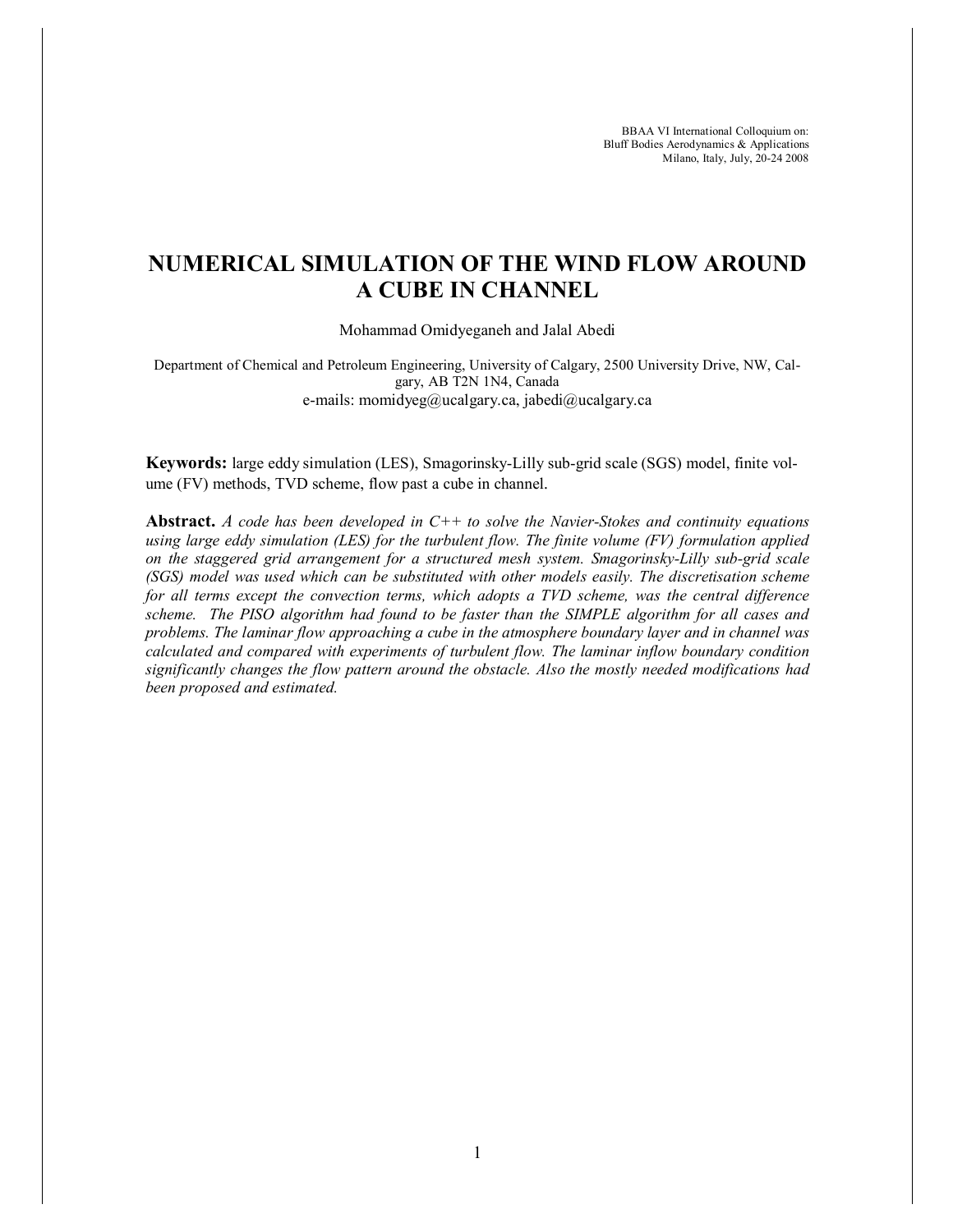### **1 INTRODUCTION**

The wind flow patterns in an urban area strongly affect the dispersion of pollutants around the buildings which is a growing concern in urban environment. The air flow is influenced by various factors, such as the geometry, arrangements of the buildings, the wind directions and the upstream terrain conditions. With a steady growth in computer technology, computational fluid dynamics (CFD) has emerged as an effective tool to establish better understanding of the wind flow around buildings. Nowadays, high performance computing (HPC) provides clusterbased supercomputers for computing applications to make CFD analysis as fast as possible.

CFD codes are structured around numerical algorithms that can tackle fluid flow problems. In order to provide easy user access, most CFD codes include sophisticated input and output interfaces. Hence, they contain three main elements: the pre-processor, the solver, and the post-processor. There are several approaches to computer prediction of flows; the most popular ones involve the use of Reynolds-averaged Navier-Stokes (RANS) equations with a variety of turbulence models. While these are much cheaper than large eddy simulations, no single model has proven capable of predicting a wide variety of complex flows, especially when information about the fluctuating part of the flow is required (Ref. [14]).

These considerations have led to interest in large eddy simulation (LES), in which the large-scale motions are computed explicitly, while the small- or sub-grid-scale motions are modeled. The fundamental rationale behind LES is that large eddies are the ones responsible for most of the mass, momentum and energy transport. These large eddies are strongly dependent on geometry, whereas the smaller eddies are more universal and, thus, easier to model. As the grid resolution increases, the importance of the small eddies diminishes, and LES becomes a direct numerical simulation (DNS). Unfortunately, flows that are of interest to engineering applications (high Reynolds number and complex geometry) are not amenable to DNS, due to prohibitive memory and computational requirements.

The primary objective of our study was the development of a code to investigate the flow past buildings. Most of the applications discussed here are focused on a cube, since it is the simplest idealization of a building and has, therefore, been used most frequently, both in experiments and testing calculation procedures for the flow around buildings.

Castro and Robins in Ref. [1] made the first outstanding effort to obtain a fairly clear picture of the nature of flow in the wake of a surface-mounted cube in uniform and turbulent upstream flows. Theoretical studies of flow around bluff bodies are limited to the description of flow patterns (Ref. [3], Ref. [4], and Ref. [11]). Although the analysis of the flow past 3D bluff bodies has practical importance, quantitative results are scarce; and, very little experimental works have been published on these flows. In 1990, Paterson and Apelt (Ref. [10]) proposed a review of experiments in which turbulent flow over a cube (in a turbulent boundary layer) was studied. However, most of the experiments examined the flow in the vicinity of the cube and measured only a few selected quantities, such as the pressure distribution on the obstacle. The most comprehensive experimental data has been reported by Martinuzzi and Tropea (Ref. [7]) for flow past a cube mounted on a wall of a plane channel at a high Reynolds number.

The processes associated with the flow past structures in the urban boundary layer are so complex and subject to many different parameters. In general, numerical modeling based on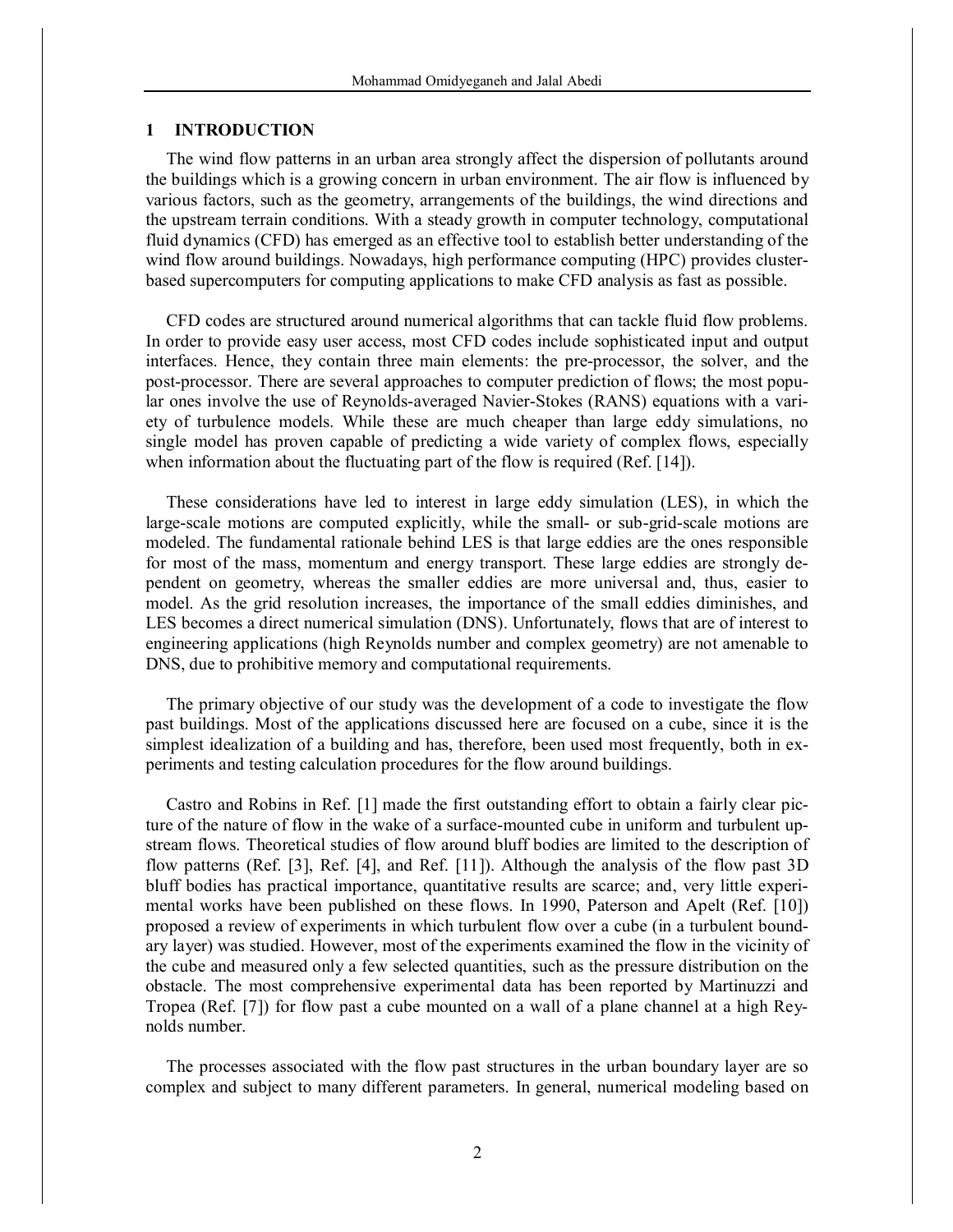solving the governing partial differential equations, such as momentum, continuity, mass and energy equations, is required for the various flow quantities. Powerful numerical techniques, as well as high capacity computers, are necessary; and, there are various possibilities of treating turbulence in numerical calculations.

Despite progress since the first LES by Deardorff (Ref. [2]), there was not much application of LES to engineering flows for quite a long time, mainly because it requires considerable computing resources and but also due to lack of good models for the small scales. The unsteady turbulent flow field around a cubic model was first simulated by means of LES by Murakami and Mochida (Ref. [8]). Calculations obtained by Rodi (Ref. [12]) with a variety of LES and RANS methods shows that LES is clearly more suited than RANS methods and have great potential for calculating complex flows.

The finite volume (FV) method was adopted to apply LES to the Navier-Stokes equations in the 3D geometry. The code was written entirely in the  $C++$  language except the visualization of the results where the Tec Plot commercial software was used.

#### **2 GOVERNING EQUATIONS**

The governing equations consist of the principle of mass conservation and the momentum equations. All quantities were made non-dimensionalized using a length scale  $H_b$  (the dimension of the cube) and a velocity scale  $U_b$  (the velocity of the laminar flow at the inlet of the domain at the height of the cube).

The filtered continuity and Navier-Stokes equations using the top-hat filter for an incompressible flow are:

$$
div(\overline{\vec{u}})=0
$$
 (1)

$$
\frac{\partial(\overline{u})}{\partial t} + \operatorname{div}(\overline{u}\overline{u}) = -\frac{\partial \overline{p}}{\partial x} + \frac{1}{\operatorname{Re}} \operatorname{div}(\operatorname{grad}(\overline{u}))
$$
(2)

$$
\frac{\partial(\overline{v})}{\partial t} + div(\overline{v}\overline{u}) = -\frac{\partial \overline{p}}{\partial y} + \frac{1}{Re}div(grad(\overline{v}))
$$
(3)

$$
\frac{\partial(\overline{w})}{\partial t} + \operatorname{div}(\overline{w\overline{u}}) = -\frac{\partial \overline{p}}{\partial z} + \frac{1}{\operatorname{Re}} \operatorname{div}(\operatorname{grad}(\overline{w}))
$$
(4)

where *u*, *v, w, P,* and *Re* are the velocities in the *x, y,* and *z-*direction, absolute pressure, and Reynolds number ( $\text{Re} = \rho U_b H_b / \mu$ ). For simplicity array notation  $\vec{u}$  was used instead of the velocity array. Second terms on the left hand side of Eq. (2)-(4) were treated by defining *subgrid scale (SGS) stresses*:  $\tau_{ij} = \rho u_i u_j - \rho u_i u_j$ . Smagorinsky (Ref. [15]) suggested that, since the smallest turbulent eddies are almost isotropic, we expect that the Boussinesq hypothesis might provide a good description of the effects of the unresolved eddies on the resolved flow.

$$
\tau_{ij} = -2\mu_{SGS}\overline{S}_{ij} + \frac{1}{3}\tau_{ii}\delta_{ij} = -\mu_{SGS}\left(\frac{\partial \overline{u}_i}{\partial x_j} + \frac{\partial \overline{u}_j}{\partial x_i}\right) + \frac{1}{3}\tau_{ii}\delta_{ij}
$$
(5)

The isotropic part of the SGS stress in Eq. (5) was absorbed into the large scale pressure to avoid dealing with unknown variables and solve them altogether by pressure.

$$
\tau_{ij}^a = \tau_{ij} - \frac{1}{3} \tau_{ii} \delta_{ij} = -\mu_{SGS} \left( \frac{\partial \overline{u}_i}{\partial x_j} + \frac{\partial \overline{u}_j}{\partial x_i} \right)
$$
(6)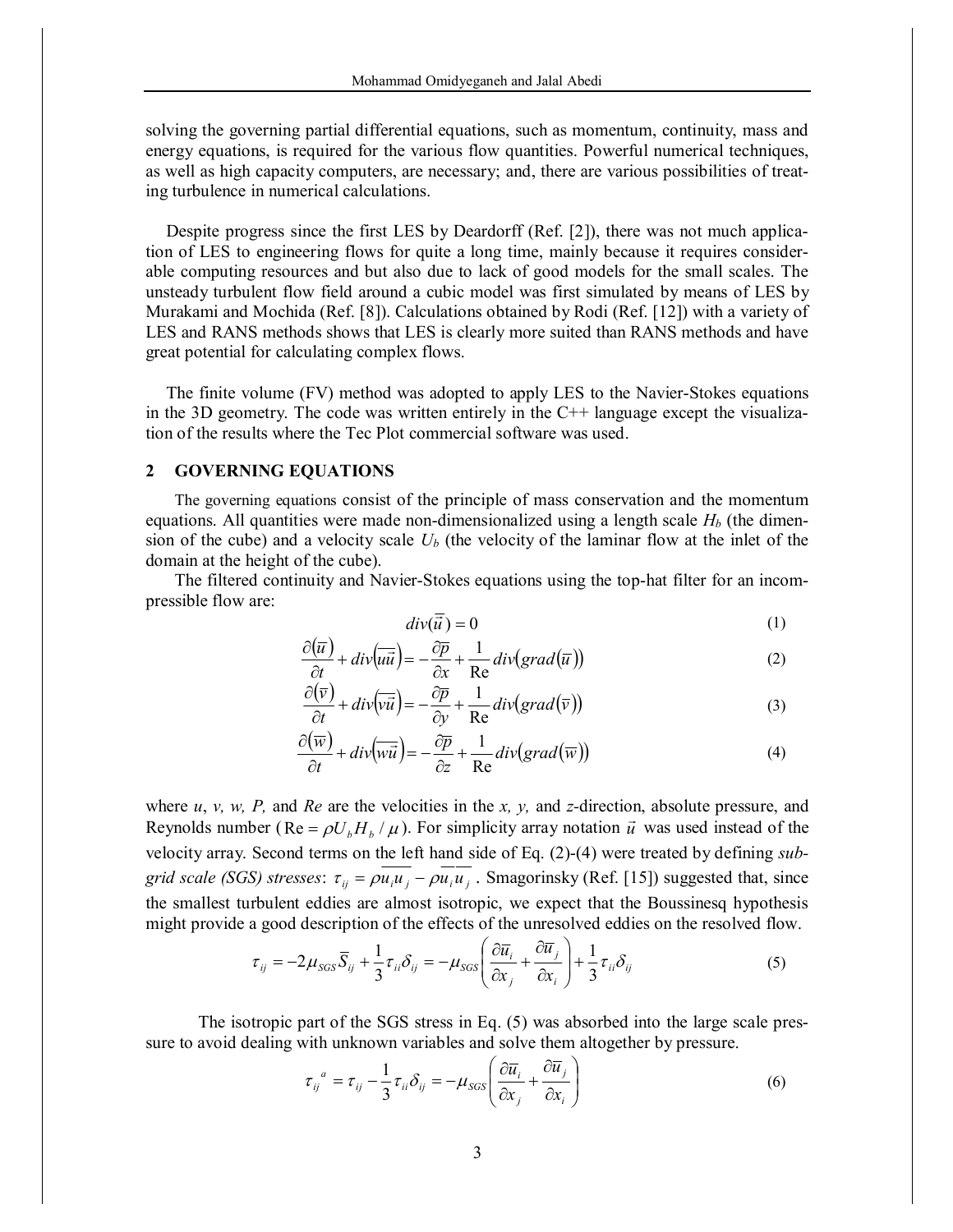The Smagorinsky-Lilly SGS model builds on Prandtl's mixing-length model and assumes that we can define a kinematic SGS viscosity,  $v_{SGS} = \mu_{SGS} / \rho$ , which can be described in terms of one length scale and one velocity scale. Since the size of the SGS eddies is determined by the details of the filtering function, the obvious choice for the length scale is the filter cutoff width ∆. In 3D computations with grid cells of different length *∆x*, width ∆*y* and height ∆*z* the cutoff width is often taken to be the cube root of the grid cell volume  $\Delta = \sqrt[3]{\Delta x \Delta y \Delta z}$ . The velocity scale is expressed as the product of the length scale and the average strain rate of the resolved flow,  $\Delta \times |\overline{S}|$  *where*  $|\overline{S}| = \sqrt{2 \overline{S}_{ij} \overline{S}_{ij}}$  and the local rate of strain

of the resolved flow are 
$$
\overline{S}_{ij} = \frac{1}{2} \left( \frac{\partial \overline{u}_i}{\partial x_j} + \frac{\partial \overline{u}_j}{\partial x_i} \right)
$$
.  
\n
$$
\mu_{SGS} = \rho (C_{SGS} \Delta)^2 |\overline{S}| \tag{7}
$$

Different values of *CSGS* have been imposed so far (Ref. [5] and Ref. [13]); however  $C_{SGS}$ =0.1 is used more often in the commercial software. The difference in  $C_{SGS}$  values is attributable to the effect of the mean flow strain or shear.

## **3 NUMERICAL METHOD**

Simple structured grids are used in this code. Due to the large changes in velocity and pressure next to the wall and around the buildings, refined grids are adopted with a stretch ratio by distance from the walls. A large ratio of grid stretching often leads to numerical oscillation due to the grid size differences between two neighboring grids. The Reynolds number of the flow field treated in atmospheric boundary is usually large which generally requires fine grid resolution. Turbulence modeling makes it possible to use a relatively coarse grid in the domain except near the solid walls of bluff bodies where high prediction accuracy is needed. In order to apply the non-slip boundary condition accurately, it is preferable to set the first grid point below  $x_n^+ = I(x_n^* - u^*x_n / v)$ , where  $u^*$  is the friction velocity,  $x_n$  is the distance from the wall, and *ν* is kinematic viscosity). For example, in the flow field around a square cylinder (with side length of *D*) at  $Re = 22000$  the real length corresponding to  $x_n^+ = 1$  is about *D/1000* (Ref. [6]).

The code uses a simple stretching procedure where the grid space of an arbitrary grid to the smaller neighbor grid space is equal to the ratio ( $\Delta x_n / \Delta x_{n-1} = r$ ). Thus the number of grids of a distance equal to  $L$  with ratio  $r$  and the finest resolution  $dx$  is given by Eq. (8).

$$
n = \left\lfloor \ln \left[ 1 + L \frac{r - 1}{d} \right] \right\rfloor \ln r \tag{8}
$$

The three dimensional (3D) mesh generated for a cube mounted on a surface is shown in Fig. (1).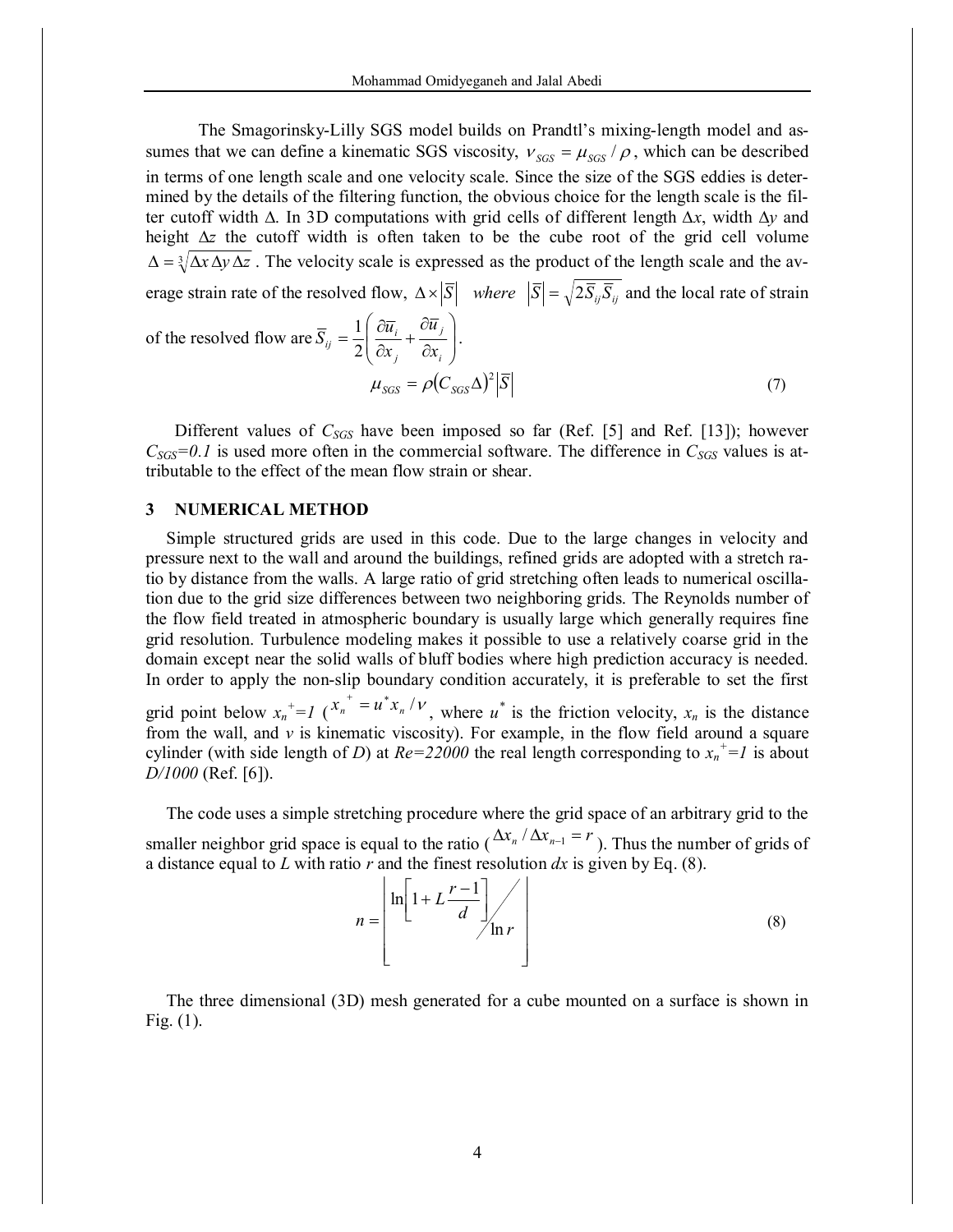

Figure 1: 3D mesh around a cube mounted on a surface

All the equations are discretized based on the finite volume method and a staggered Cartesian grid. In the present research, the code uses second-order accuracy, which means each discretized term in the equation has a truncation error proportional to the square of grid spacing and time marching. This implies that the global truncation error is first-order, and the method is still consistent. Many discretization schemes have been proposed, so far, for the equations that contain convection and diffusion terms the basic upwind scheme is the most stable and unconditionally bounded scheme, but the order of accuracy is low (first-order). Higher order schemes such as central differencing and QUICK can cause oscillations in the results especially when the Peclet number is high. These higher order schemes give unrealistic physical turbulence energy and rates of dissipation (Ref. [16]). Total variation diminishing (TVD) schemes are designed to counteract with the oscillation by adding an artificial diffusion fragment or by adding a weighting towards upstream contribution. Discretization of the diffusion terms in the governing equations using the central differencing is standard and does not require any further consideration.

The general form of TVD schemes of the east face value  $\varphi_e$  is shown in Eq. (9), which uses the notations in Fig. (2) with flow in the positive *x*-direction.

> $\phi_e = \phi_P + \frac{1}{2}\psi(r)(\phi_E - \phi_P)$ 1



(9)

Figure 2: grid notations in the *x*-direction

where 
$$
r = \left(\frac{\phi_P - \phi_W}{\phi_E - \phi_P}\right)
$$

.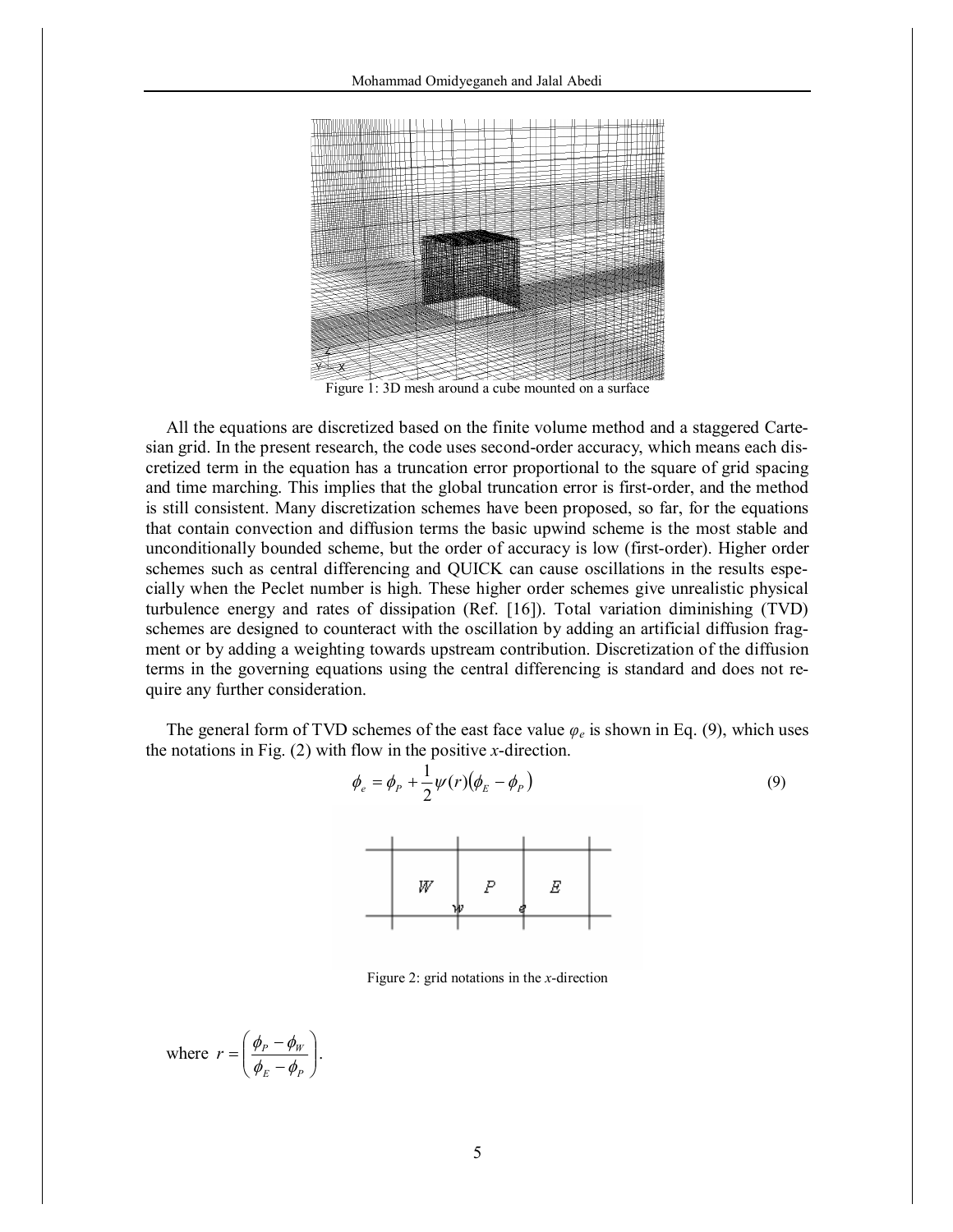By introducing TVD schemes, the goal was to find a stable scheme with a higher-order of accuracy without wiggles. In the present research, due to simplicity, the UMIST function was used.

$$
\psi(r) = \max[0, \min(2r, (1+3r)/4, (3+r)/4, 2)] \tag{10}
$$

Fully implicit method was adopted in the code. Therefore an inner iteration loop was needed to get the accurate results caused by the nonlinearity of the equations. Fully implicit second-order upwind schemes used in the discretization method guarantees the stability of the numerical method. For the time marching term in equations, the Adam-Bashforth secondorder scheme was used.

The choice of the time step *Δt* was governed by several criteria. The stability limit of the time advancement scheme plays no role in this code due to the stable method. However, physical considerations limit the time step selection. In order to predict the turbulence statistics correctly all contributions to turbulence must be resolved and captured. The turbulence fluctuations cannot be satisfied if the computational time step becomes larger than the Kolmogorov time scale  $(v/u<sub>t</sub><sup>2</sup>$  where  $u<sub>t</sub>$  is called frictional velocity). In the present work it was found that the Courant-Fredrichs-Lewy (CFL) limit (shown in Eq. (11)) of *1* produces a time step much smaller than the Kolmogorov time scale.

$$
CFL = \Delta t \left( \frac{|u|}{\Delta x} + \frac{|v|}{\Delta y} + \frac{|w|}{\Delta z} \right)_{\text{max}} \tag{11}
$$

The no-slip boundary condition was used on all solid walls for all simulations. The free slip boundary condition was used for outflow, where, it was surmised that the length of the domain was long enough that the effect of the bodies are vanished and the fully developed condition was applicable. The symmetry boundary condition was used in the spanwise direction, which, means the normal velocity is zero and the changes in other velocity components are zero.

In wind engineering problems, a high Reynolds number is usually applicable which makes it very difficult to use the no-slip boundary condition at solid walls. Therefore, some wall function should be adopted as a macroscopic boundary condition which is absolutely necessary in this kind of atmosphere problems. Wengle and Werner (Ref. [17]) proposed a wall boundary condition which assumes that at the grid points closest to the wall, the instantaneous velocity components tangential to the wall are in phase with the instantaneous wall shear stress components, and the instantaneous velocity distribution is assumed to follow the linear law of the wall.

$$
\left|\tau_{ub}\right| = \frac{2\mu|u_p|}{\Delta z} \qquad \qquad \text{for} \qquad \left|u_p\right| \le \frac{\mu}{2\rho\Delta z} A^{\frac{2}{1-\beta}} \tag{12.3}
$$

$$
\left|\tau_{ub}\right| = \rho \left[\frac{1-B}{2} A^{\frac{1+B}{1-B}} \left(\frac{\mu}{\rho \Delta z}\right)^{1+B} + \frac{1+B}{A} \left(\frac{\mu}{\rho \Delta z}\right)^B \left|u_p\right|\right]^{\frac{2}{1+B}} \qquad o.w. \tag{12.b}
$$

The proposed function was transferred to a non-dimensional form and was used in the code. *Δz* is the distance of the wall to the closest point in the normal direction, with *A=8.3* and  $B=1/7$ . The wall function was not applied explicitly in the equations. Strain calculation uses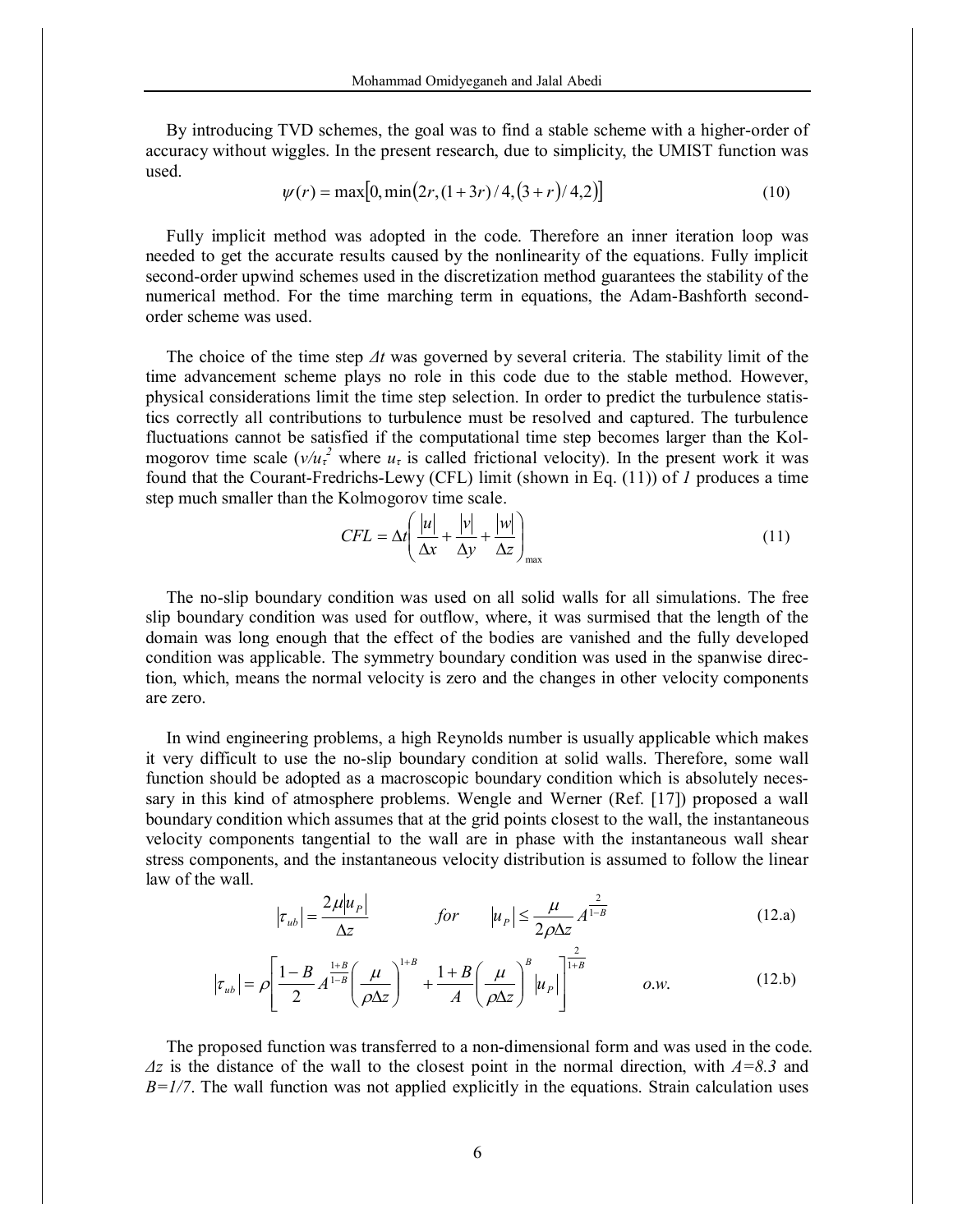this function to get the shear stresses near the walls and implicitly has an interaction in the momentum equations.

Inflow boundary conditions are very challenging since the inlet flow properties are convected downstream, and inaccurate specification of the inflow boundary condition can strongly affect simulation quality. Using an accurate inlet flow was impossible due to lack of exact measurements in real world. One of the most applicable options was to use a nonturbulent mean velocity profile measured experimentally at the inlet. To have a fully turbulent flow at the upstream of the obstacles of a very large domain was required to ensure that the turbulence is fully developed before it reaches the body. This method greatly increases the computational time and was not currently efficient for this code. Another idea was to superimpose random perturbations with the correct turbulence intensity into the mean profile. In the present work the time-averaged streamwise velocity component was set to obey the power law expressed as  $z^{1/4}$  in the non-dimensional form (for the half of the channel height where a symmetric profile was adopted for the other half). This expression represents the flow of atmospheric boundary layer conditions while other velocity components are assumed to be zero. The value of *¼* corresponds to the wind tunnel experiment done by Murakami and Mochida (Ref. [9]).

Another problem in turbulent flow simulation is the generation of the initial condition which must contain all the details of the initial three-dimensional velocity field. Since coherent structures are an important component of the flow, it is really difficult to construct such a field. Furthermore, data from experiments or a reliable direct numerical simulation (DNS) are not usually available. The effects of initial conditions are typically remembered by the flow for a considerable time. Thus the initial conditions have a significant effect on the results or at least consume significant computational time to disappear. In the present work there was not such a data for initial conditions and as a result a zero value was used for all variables and a great deal of time was spent to get a reliable results that was not been affected by the initial condition.

The main body of the code was a method that should be used to solve coupled equations in the time step. The most common methods in the literature are SIMPLE, SIMPLER, SIMPLEC, and PISO. The code is capable of switching between the two algorithms SIMPLE and PISO. PISO may be seen as an extended SIMPLE algorithm with one extra corrector step. The PISO algorithm requires additional memory storage due to the second pressure correction equation. It also needs under-relaxation to stabilize the calculation process. Although this method results in significant computational effort in comparison with the SIMPLE algorithm it has been found that the method is fast and efficient. For the present work the central processing unit (CPU) time for a single time step reduced by a factor of 8 compared with the previously discussed standard SIMPLE algorithm.

The selection of solver was changed case by case, and, in the present work SIP (Strongly Implicit Procedure) was used for momentum equations and CG (Conjugate Gradient) for pressure correction equations.

All cases were run on the WestGrid clusters (Glacier and Robson).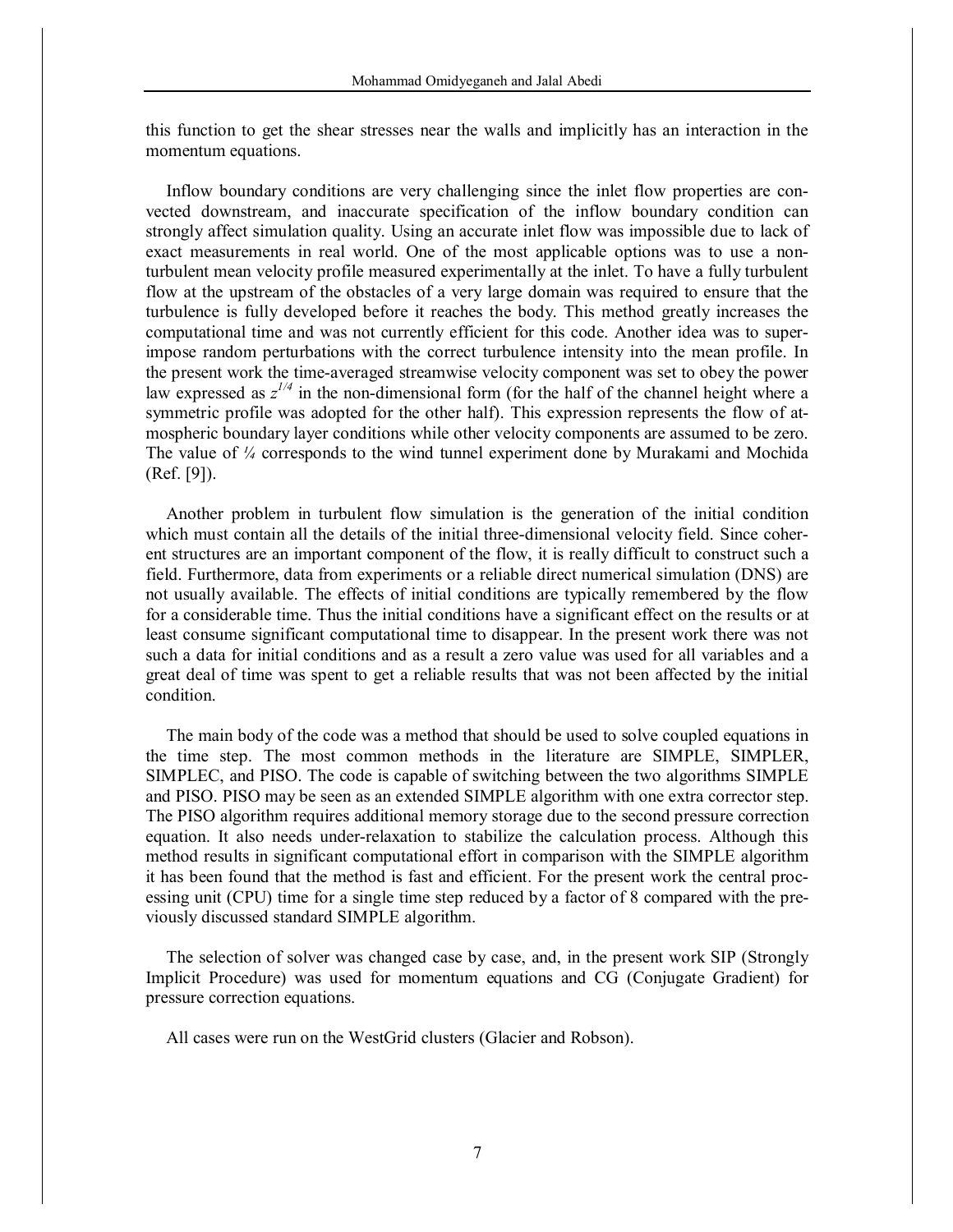#### **4 RESULTS**

In the present work, the code described above was used to simulate the air flow around a cube mounted on a surface in channel. The performance of the developed code was examined by comparing the numerical results with the wind tunnel experiments conducted by Martinuzzi and Tropea (Ref. [7]).

The same results as the experimental data were not expected, because the cases used in the simulations were different than reality. The inflow boundary condition plays a major role in the fluid flow characteristics for this kind of problem. Laminar flow as the inflow condition was chosen while the experiments are based on the fully turbulent flow. Zhang (Ref. [18]) showed that the less the upstream turbulence, the larger the cavity size behind the building. This would be resulted in different flow patterns especially behind the cube.

A cube with dimension *H<sup>b</sup>* was mounted on a surface in the computational domain with the streamwise length of  $12H_b$ , spanwise length of  $7H_b$  and height of  $2H_b$ . The cube was placed  $5H_b$  down the inlet and at the middle of the spanwise direction  $(3H_b)$  distance to each side). The top side boundary condition was changed from the free slip condition for the atmosphere boundary layer into the wall condition for channel flow. Number of meshes was 489,500 and finest grid had dimensions *(0.04Hb,0.04Hb,0.04Hb)*. The stretch ratios of the grids were *1.05* in streamwise and spanwise directions while the grids in *z*-direction kept unchanged. The Reynolds number based on the cube dimension and inlet streamwise velocity at the height of

the cube (Re = 
$$
\frac{\rho U_b H_b}{\mu}
$$
) was 10,000.

There are plenty of experimental data for the flow past a cube in channel. We compare simulation with the experiments conducted by Martinuzzi and Tropea (Ref. [7]). The differences in the simulation settings are the same as the previous test results such as the inflow condition and the Reynolds number. The experiments conducted for *Re=40,000*. Timeaveraged inflow for simulation is compared with experiments in Fig. (3). In addition, timeaveraged streamwise velocity profile for several points upstream, top, and behind the cube is illustrated in Figs. (3)-(7). Due to the differences of inflow conditions, the profile of the simulation results should not be the same with the experiments, but the patterns should be the same. A good agreement between the simulations and the experiments were observed.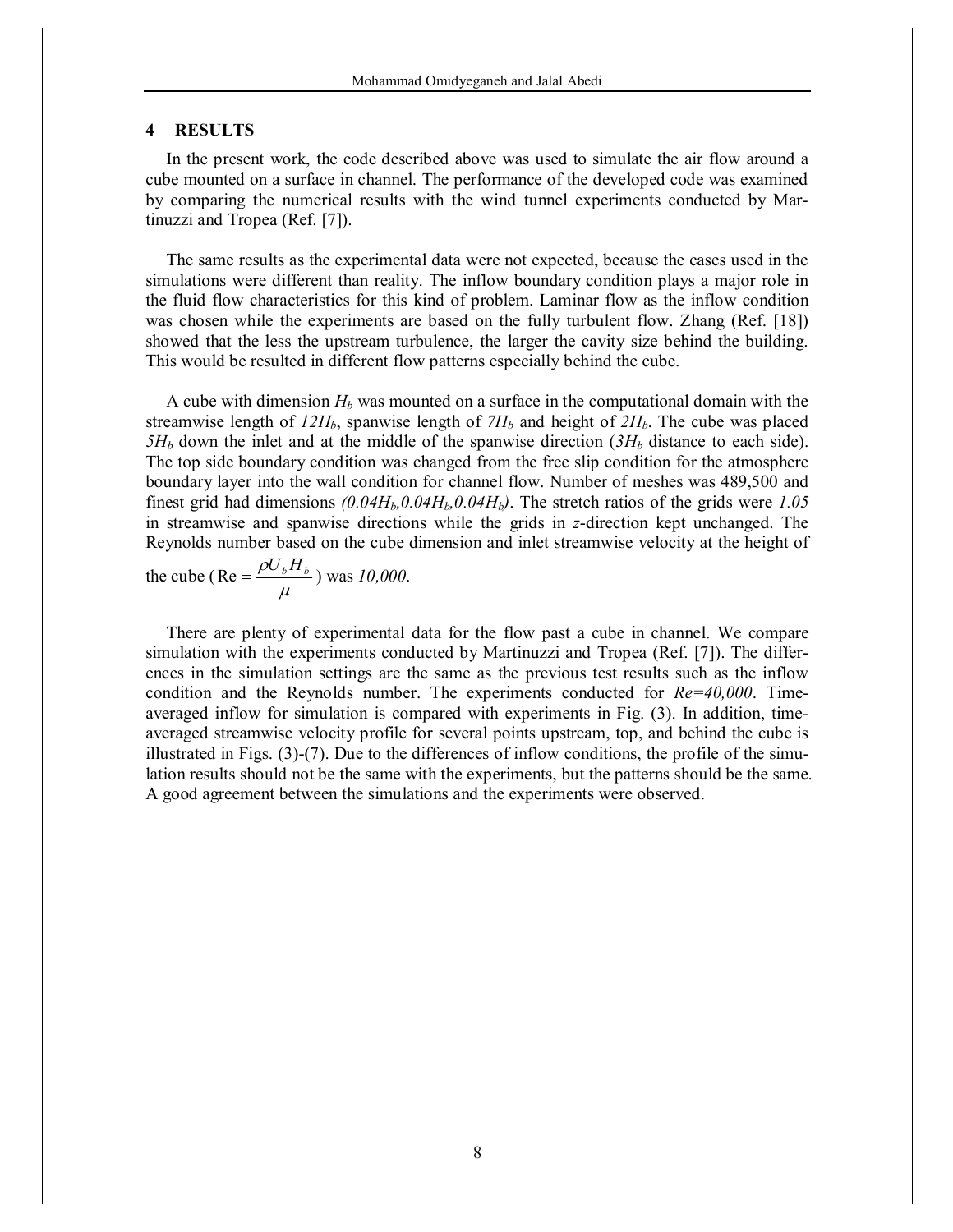

Figure 3: Time-Averaged streamwise velocity at *x=4.58H<sup>b</sup>*

In Fig. (4), the flow closes to the cube and as a result streamwise velocity is damped in the lower half. A very good agreement was found on the roof of the cube in Figs. (5) and (6). The negative velocities close to the wall could not be predicted well. Refiner grids next to the wall needed to overcome this inadequacy. Also, the wall treatment affects the flow pattern next to the wall significantly. More investigations on the wall functions are required to result to the best agreement with experiments.



Figure 4: Time-Averaged streamwise velocity at *x=4.68H<sup>b</sup>*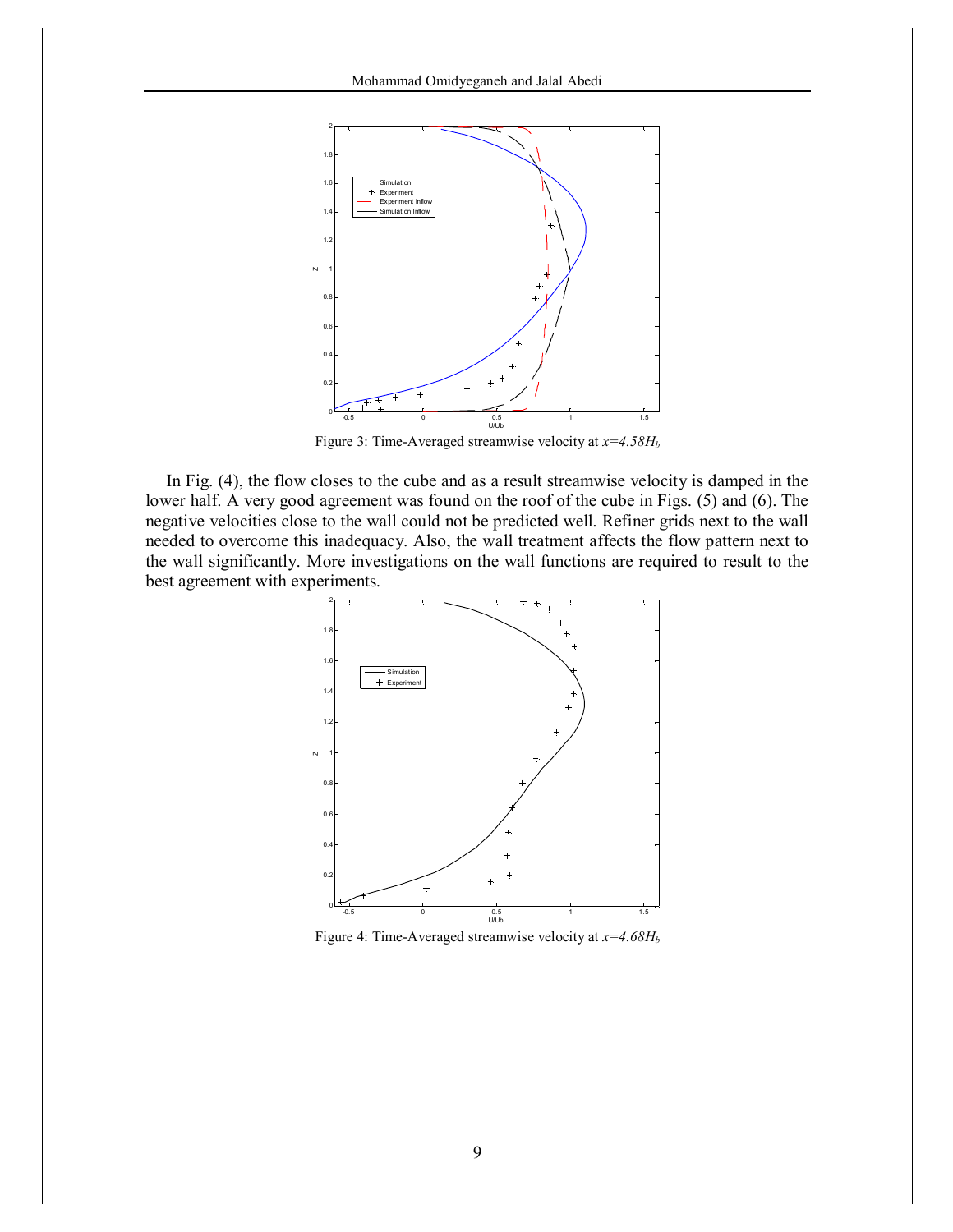

Figure 6: Time-Averaged streamwise velocity at *x=5.75H<sup>b</sup>*

Fig. (7) shows the velocity profile behind the cube. The flow pattern differed in lower half of the profile due to the larger vortex behind the cube captured by simulation.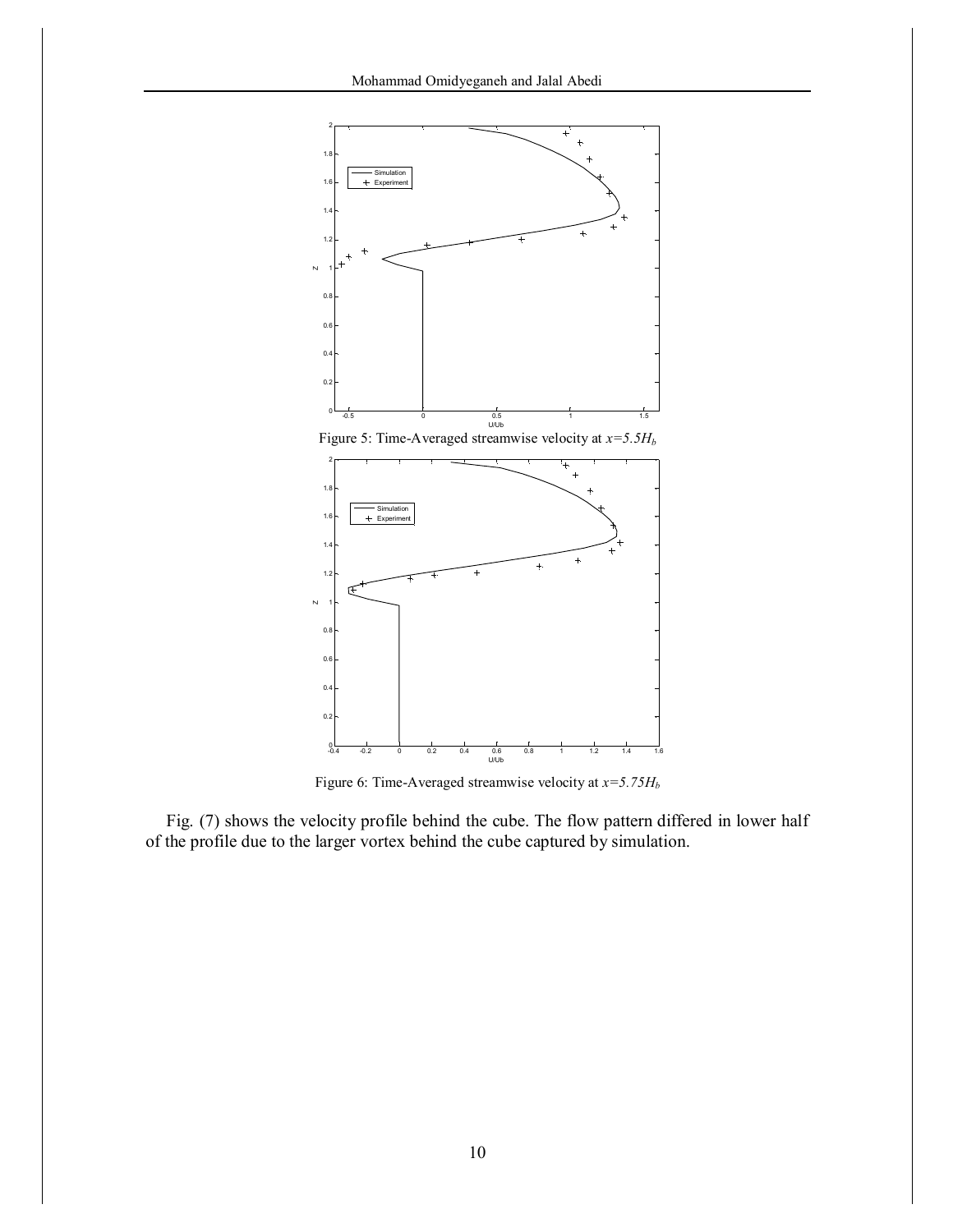

Fig. (8) shows that the dimensions of the contours for streamwise velocity are much larger than the experiments. The laminar inflow boundary condition in addition to the SGS model applied in the code cause the larger vortex behind the cube.



Figure 8: Time-averaged streamwise velocity contours on the symmetry plane. Figure on top is the experimental result of Martinuzzi and Tropea (1993); bottom is the result from LES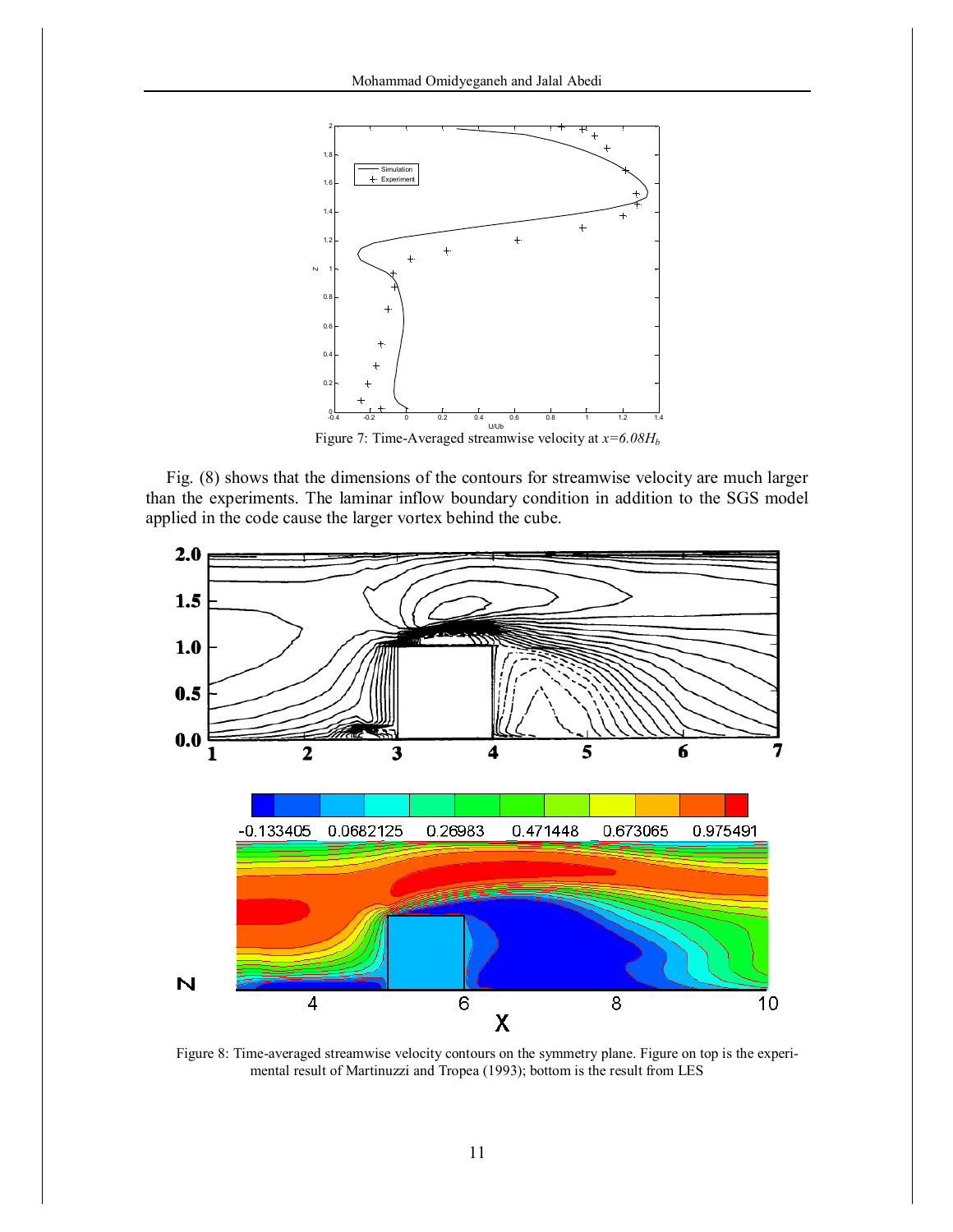The time-averaged streamlines on the symmetry plane for the experiment and simulations are illustrated in Fig. (9). The simulations captured a large vortex behind the building and another in front of the cube on the ground. The vortex on the roof was not captured. The reattachment of the flow behind the building was approximated to be  $3H_b$  which was two times bigger than the experiments. However, due to differences in both cases the larger reattachment length was expected for the laminar inflow case.



Figure 9: Time-averaged streamlines on the symmetry plane. Figure on top is the experimental result of Martinuzzi and Tropea (1993); bottom is the result of the present code

The profile of the *y*-component velocity resulted by the simulations had a good agreement with the experiments on the roof in Fig. (10). However, the reverse flow on the roof near the corner is under-predicted by the simulations showed in Fig. (11).



Figure 10: Time-Averaged *y*-component of velocity at *x=5.5H<sup>b</sup>*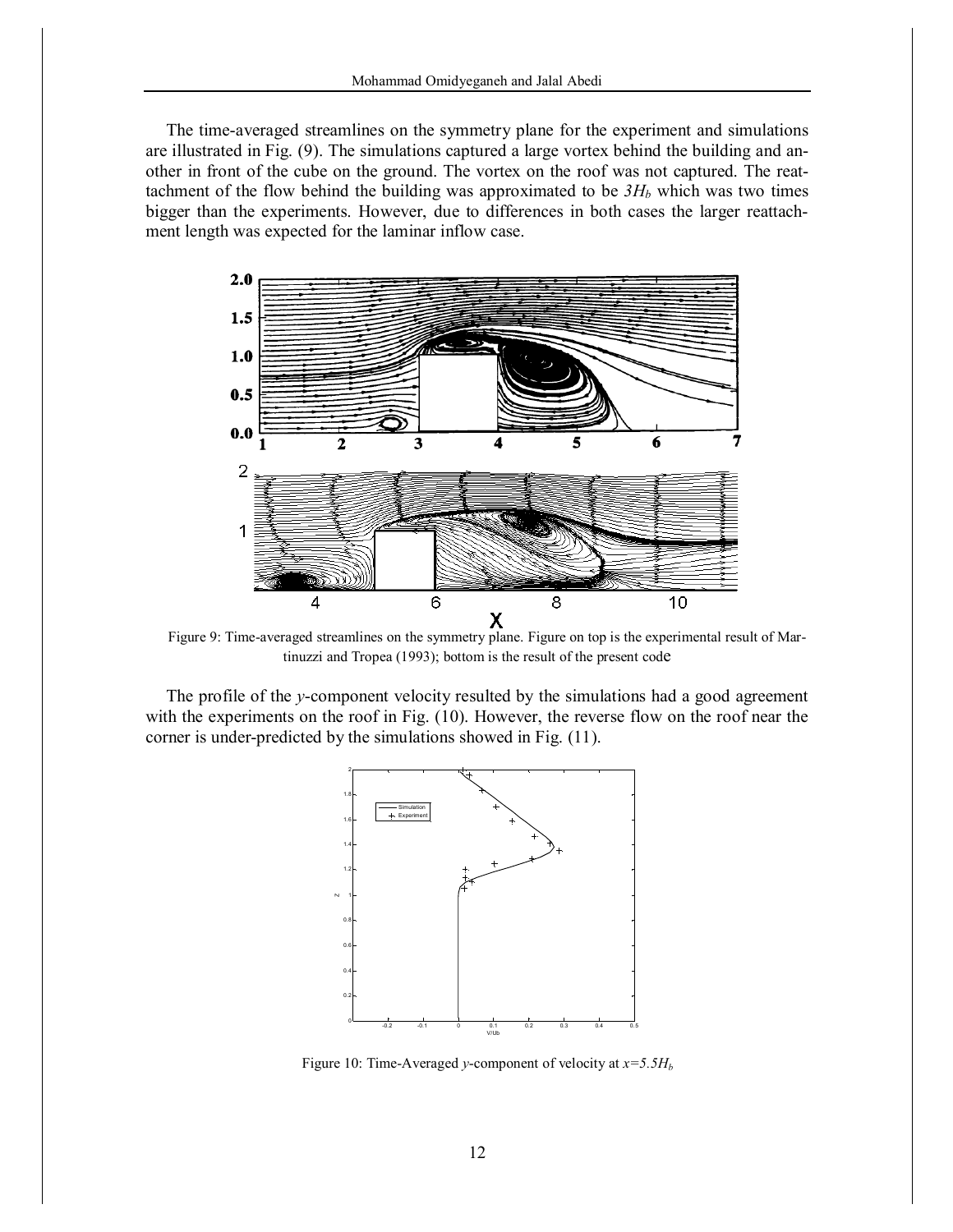

Figure 11: Time-Averaged *y*-component of velocity at  $x=5.75H<sub>b</sub>$ 

Despite the flow in the atmosphere boundary layer, here, in channel flow simulations symmetric results were obtained at the horizontal plane of streamlines as shown in Fig. (12).



Figure 12: Time-averaged streamlines of flow past a cube in channel at the cube centerline Horizontal plane

One of the most important advantages of LES is the capturing of fluid flow in time. Fig. (13) shows the velocity vectors at the horizontal plane through the center of the cube for different time steps where the vortex shedding was clearly observed.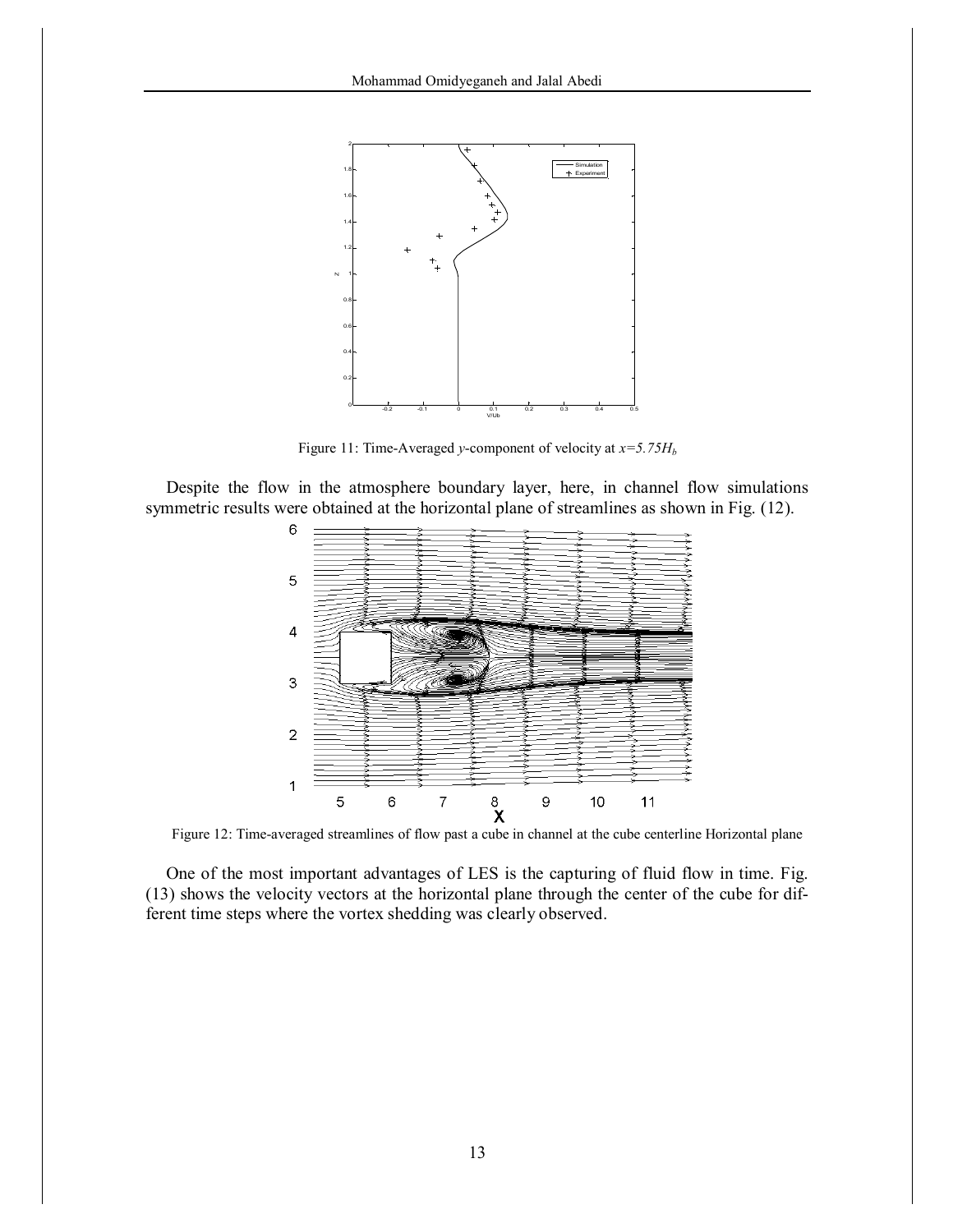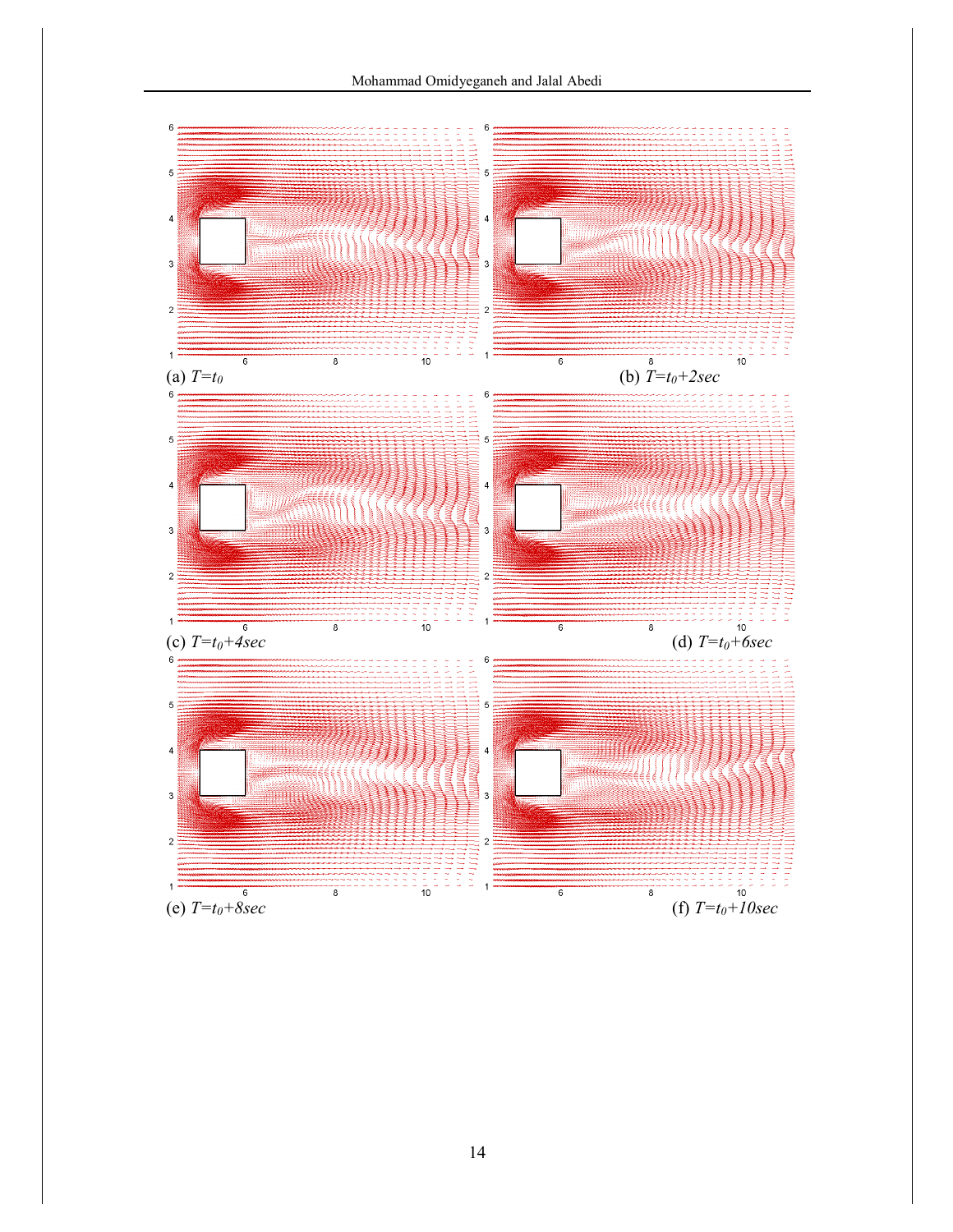

ent time steps

# **5 CONCLUSIONS**

It can be concluded from all the results presented above that the developed code in C++ shows a good agreement with the experiments considering the feasible differences due to the non-consistent conditions and settings. The laminar inflow condition in addition to the wall function used in the simulation changed the flow pattern on the roof and behind the cube. No reattachment happened on the roof and a huge vortex appears near the corner of the building. Also, smaller  $C_s$  increased turbulence in the flow and decreased the dimension of the vortex behind the building. The channel flow results seem to be more reliable since it is symmetric and concluded that the code solves the flow more accurate.

Due to some limitations exist for the new born code dealing with a 3-D computational domain and turbulent flow, more investigations and modifications are needed to improve the code in an appropriate way. It has been experienced that the first efficient modification would be the acceleration of the code by parallelization. A rapid solution of the equations enables refiner mesh system application. As a result, the convergence criteria could be decreased and relative error definition can be applied. Next step is to investigate all LES models and choose best one to capture flow very well. Applying any other model to the code is too easy since program has been written efficiently and needs adding a new function for the model. There is not any experimental data for the laminar flow at the inlet of the domain and therefore the next step is to find and apply the fully turbulent inlet boundary condition to the simulation. It makes big changes to the results and flow patterns around the cube.

# **6 ACKNOWLEDGEMENT**

This research has been supported by the Natural Sciences and Engineering Research Council of Canada (NSERC) and we are grateful for the financial support. The authors would also like to thank WestGrid Canada for their computational resources.

## **REFERENCES**

[1] Castro I.P, Robins A.G, 'The Flow around a Surface-Mounted Cube in Uniform and Turbulent Streams', Journal of Fluid Mechanics 79, pp 307-335, 1977.